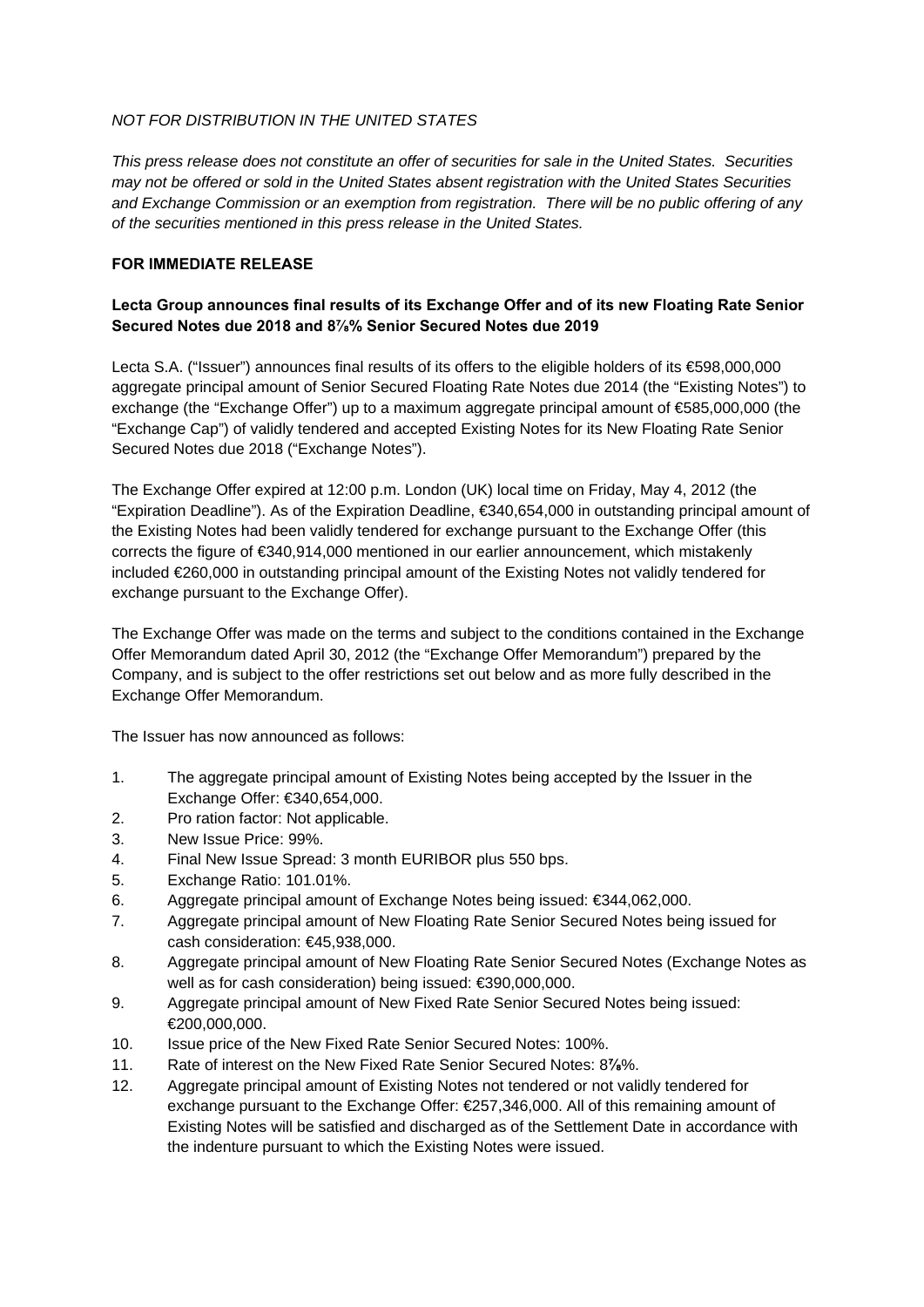On the Settlement Date, accrued and unpaid interest up to, but not including, the Settlement Date, on the Existing Notes accepted by the Issuer in the Exchange Offer will be paid in cash. The amount of such interest is estimated to be €2,996,354.75.

### **OFFER AND DISTRIBUTION RESTRICTIONS**

## **United States**

The Exchange Offer is not being made, and will not be made, directly or indirectly in or into, or by use of the mails of, or by any means or instrumentality of interstate or foreign commerce of or of any facilities of a national securities exchange of, the United States. This includes, but is not limited to, facsimile transmission, electronic mail, telex, telephone, the internet and other forms of electronic communication. The Existing Floating Rate Senior Secured Notes may not be tendered in the Exchange Offer by any such use, means, instrumentality or facility from or within the United States or by persons located or resident in the United States. Accordingly, copies of the Exchange Offer Memorandum and any other documents or materials relating to the Exchange Offer is not being, and must not be, directly or indirectly mailed or otherwise transmitted, distributed or forwarded (including, without limitation, by custodians, nominees or trustees) in or into the United States or to any U.S. persons or any persons located or resident in the United States. Any purported tender of Existing Floating Rate Senior Secured Notes in an Offer resulting directly or indirectly from a violation of these restrictions will be invalid and any purported tender of Existing Floating Rate Senior Secured Notes made by a person located in the United States or any agent, fiduciary or other intermediary acting on a non-discretionary basis for a principal giving instructions from within the United States will be invalid and will not be accepted.

Each holder of Existing Floating Rate Senior Secured Notes participating in an Offer will represent that it is not a U.S. person, it is not located in the United States and it is not participating in such Offer from the United States or it is acting on a nondiscretionary basis for a principal that is not a U.S. person, that is located outside the United States and that is not giving an order to participate in such Offer from the United States. For the purposes of this and the above paragraph, United States means United States of America, its territories and possessions (including Puerto Rico, the U.S. Virgin Islands, Guam, American Samoa, Wake Island and the Northern Mariana Islands), any state of the United States of America and the District of Columbia.

### **European Economic Area**

In relation to each Member State of the European Economic Area which has implemented the Prospectus Directive (each, a "Relevant Member State"), each Dealer Manager has represented and agreed that with effect from and including the date on which the Prospectus Directive is implemented in that Relevant Member State (the "Relevant Implementation Date") it has not made and will not make an offer of New Floating Rate Senior Secured Notes which are the subject of the offering contemplated by the Exchange Offer Memorandum to the public in that Relevant Member State other than:

- a) to any legal entity which is a qualified investor as defined in the Prospectus Directive;
- b) to fewer than 100 or, if the Relevant Member State has implemented the relevant provision of the 2010 PD Amending Directive, 150, natural or legal persons (other than qualified investors as defined in the Prospectus Directive), as permitted under the Prospectus Directive; or
- c) in any other circumstances falling within Article 3(2) of the Prospectus Directive,
- d) provided that no such offer of New Floating Rate Senior Secured Notes shall require the Issuer or any Dealer Manager to publish a prospectus pursuant to Article 3 of the Prospectus Directive or supplement a prospectus pursuant to Article 16 of the Prospectus Directive.

For the purposes of this provision, the expression an "offer of Notes to the public" in relation to any New Floating Rate Senior Secured Notes in any Relevant Member State means the communication in any form and by any means of sufficient information on the terms of the offer and the New Floating Rate Senior Secured Notes to be offered so as to enable an investor to decide to purchase or subscribe the New Floating Rate Senior Secured Notes, as the same may be varied in that Member State by any measure implementing the Prospectus Directive in that Member State. The expression "Prospectus Directive" means Directive 2003/71/EC (and amendments thereto, including the 2010 PD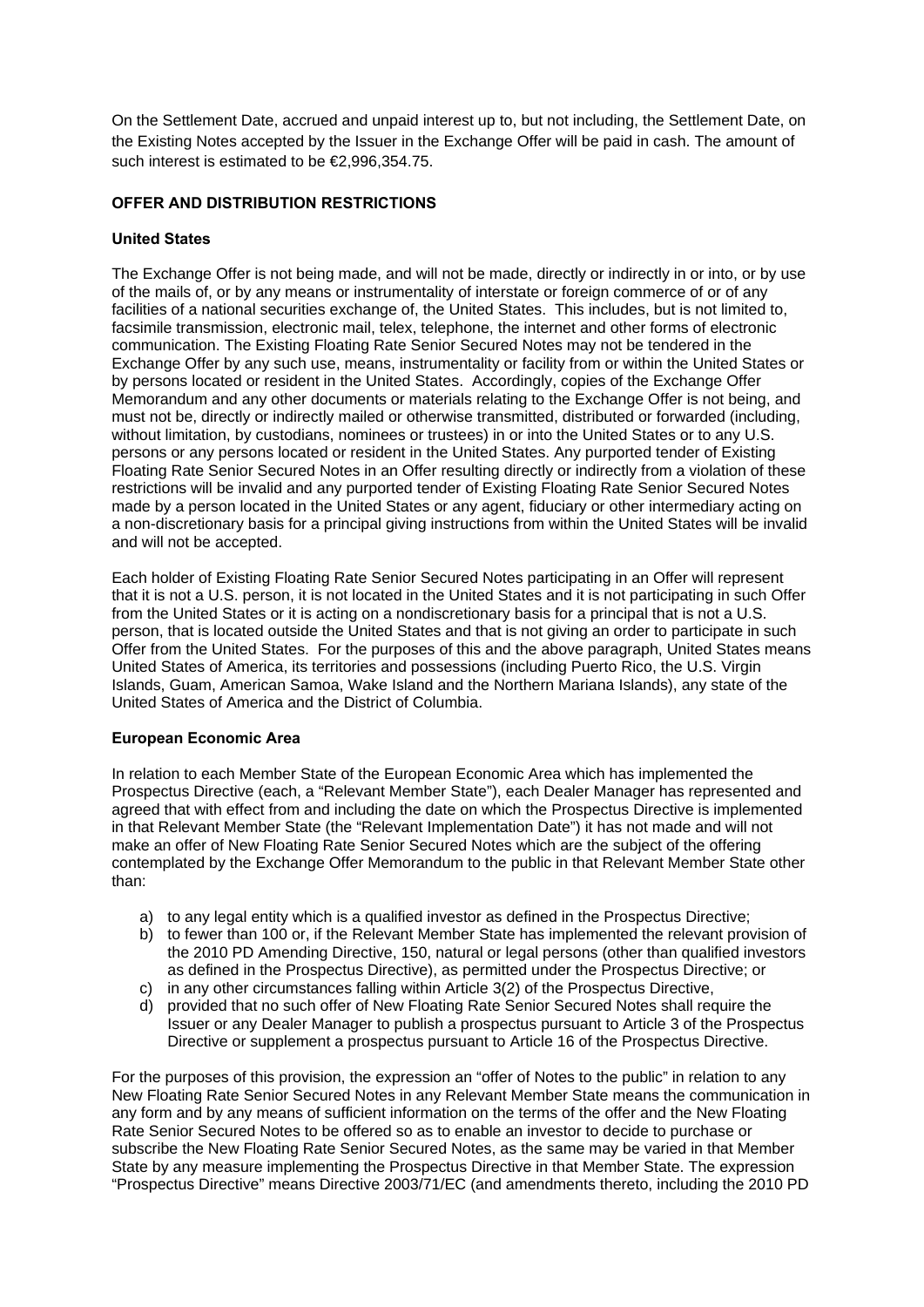Amending Directive, to the extent implemented in the Relevant Member State), and includes any relevant implementing measure in the Relevant Member State and the expression "2010 PD Amending Directive" means Directive 2010/73/EU.

### **United Kingdom**

Each of the Dealer Managers has represented and agreed that:

- a) it has only communicated or caused to be communicated and will only communicate or cause to be communicated an invitation or inducement to engage an investment activity (within the meaning of Section 21 of the FSMA) received by it in connection with the issue or sale of the New Floating Rate Senior Secured Notes in circumstances in which Section 21(1) of the FSMA does not apply to the Issuer:
- b) it has complied and will comply with all applicable provisions of the FSMA with respect to anything done by it in relation to the New Floating Rate Senior Secured Notes in, from or otherwise involving the United Kingdom.

#### Republic of Italy

None of the Exchange Offer, the Exchange Offer Memorandum or any other documents or materials relating to the Exchange Offer have been or will be submitted to the clearance procedures of the *Commissione Nazionale per le Società e la Borsa* ("CONSOB") pursuant to Italian laws and regulations.

The Exchange Offer is being carried out in the Republic of Italy as an exempted offer pursuant to article 101-bis, paragraph 3-bis of the Legislative Decree No. 58 of 24 February 1998, as amended (the "Financial Services Act") and article 35-bis, paragraph 4, letter b) of CONSOB Regulation No. 11971 of 14 May 1999, as amended.

Any Holder located in the Republic of Italy can participate in the Exchange Offer only if the Notes tendered by it have a nominal amount or an aggregate nominal amount, equal to or greater than €50,000 (an "Eligible Italian Investor"). Accordingly, Holders located in the Republic of Italy that do not qualify as Eligible Italian Investors may not participate in the Exchange Offer and neither the Exchange Offer Memorandum nor any other documents or materials relating to the Exchange Offer may be distributed or otherwise made available to them as part of the Exchange Offer. Eligible Italian Investors may exchange their Existing Floating Rate Senior Secured Notes in the Exchange Offer through authorized persons (such as investment firms, banks or financial intermediaries permitted to conduct such activities in the Republic of Italy in accordance with the Financial Services Act, CONSOB Regulation No. 16190 of 29 October 2007, as amended from time to time, and Legislative Decree No. 385 of 1 September 1993, as amended) and in compliance with applicable laws and regulations or with requirements imposed by CONSOB or any other Italian authority.

Each intermediary must comply with the applicable laws and regulations concerning information duties vis-à-vis its clients in connection with the Existing Floating Rate Senior Secured Notes or the Exchange Offer Memorandum.

### **Belgium**

Neither the Exchange Offer Memorandum nor any other documents or materials relating to the Exchange Offer have been submitted to or will be submitted for approval or recognition to the Belgian Banking, Finance and Insurance Commission (*Commission bancaire, financière et des assurances/Commissie voor het Bank-, Financie- en Assurantiewezen*) and, accordingly, the Exchange Offer may not be made in Belgium by way of a public offering, as defined in Article 3 of the Belgian Law of 1 April 2007 on public takeover bids or as defined in Article 3 of the Belgian Law of 16 June 2006 on the public offer of placement instruments and the admission to trading of placement instruments on regulated markets, each as amended or replaced from time to time. Accordingly, the Exchange Offer may not be advertised and the Exchange Offer will not be extended, and neither the Exchange Offer Memorandum nor any other documents or materials relating to the Exchange Offer (including any memorandum, information circular, brochure or any similar documents) has been or